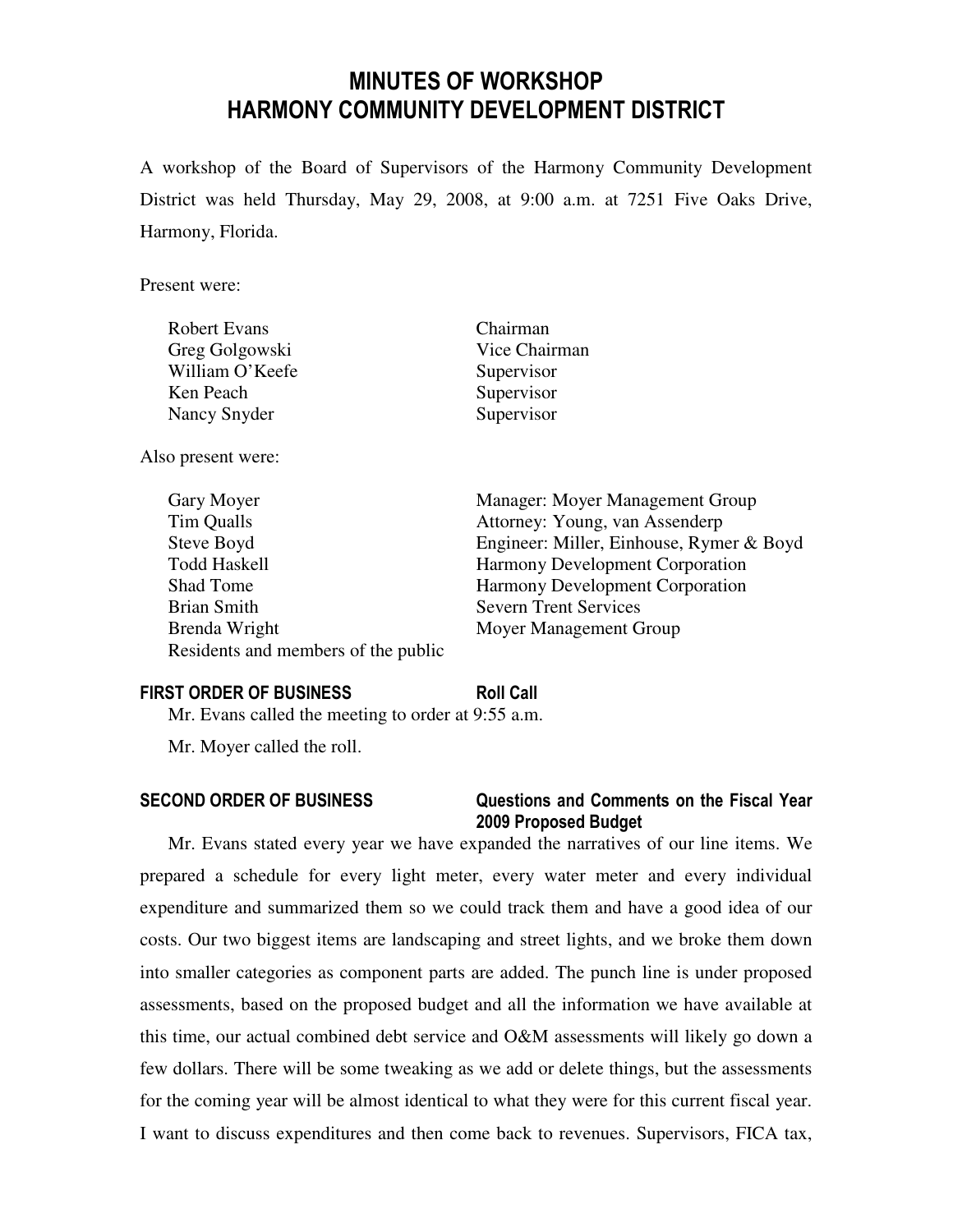worker's compensation is based on Supervisor attendance and is consistent. The arbitrage rebate fee, we have been forecasting \$3,000 but we spent only \$500 so far. Is there more to spend?

Mr. Moyer stated yes.

Mr. Evans stated the May to September projected column should reflect another \$2,500 that will occur.

Mr. Moyer stated the proposal you approved is \$1,200 on the 2004 bonds, so that projected amount should be \$2,400, and the total projected for the year end will be \$2,900.

Mr. Evans stated the fee for dissemination agent has been running \$500 every year. Engineering is our best estimate based on historical data. What is the change in information technology?

Mr. Moyer stated there were several things under the Severn Trent contract that were rolled into the management fee. It went from \$45,000 to \$50,000, which is more than we would normally expect. We rolled information technology and general rentals into the management number.

Mr. Evans stated the amount for legal services is our best estimate based on historical data. The fee for special assessments is for preparation of the assessment roll. The trustee fee is based on historical expenditures, and we adjusted that down a little. Auditing services are based on historical figures. We budgeted \$15,500 and we spend \$8,000.

Mr. Moyer stated \$8,000 is what we paid for 2007. I think we can lower the budgeted amount to \$10,000.

Mr. Evans stated communication - telephone is based on historical expense. Postage is consistent with what we have been projecting. Insurance - general liability and printing and binding are consistent. Legal advertising will vary depending on actions of the Board throughout the year.

Mr. Moyer stated we will probably be closer to \$3,000 for the projected total for this year simply because of the rulemaking notices.

Mr. Evans stated we used to be charged property taxes by the County and we were able to resolve that issue, so we no longer have a projected cost for property taxes. The assessment collection fee is based on our assessment collections. We budgeted a very small contingency fee, which is good because that means you paid attention to the other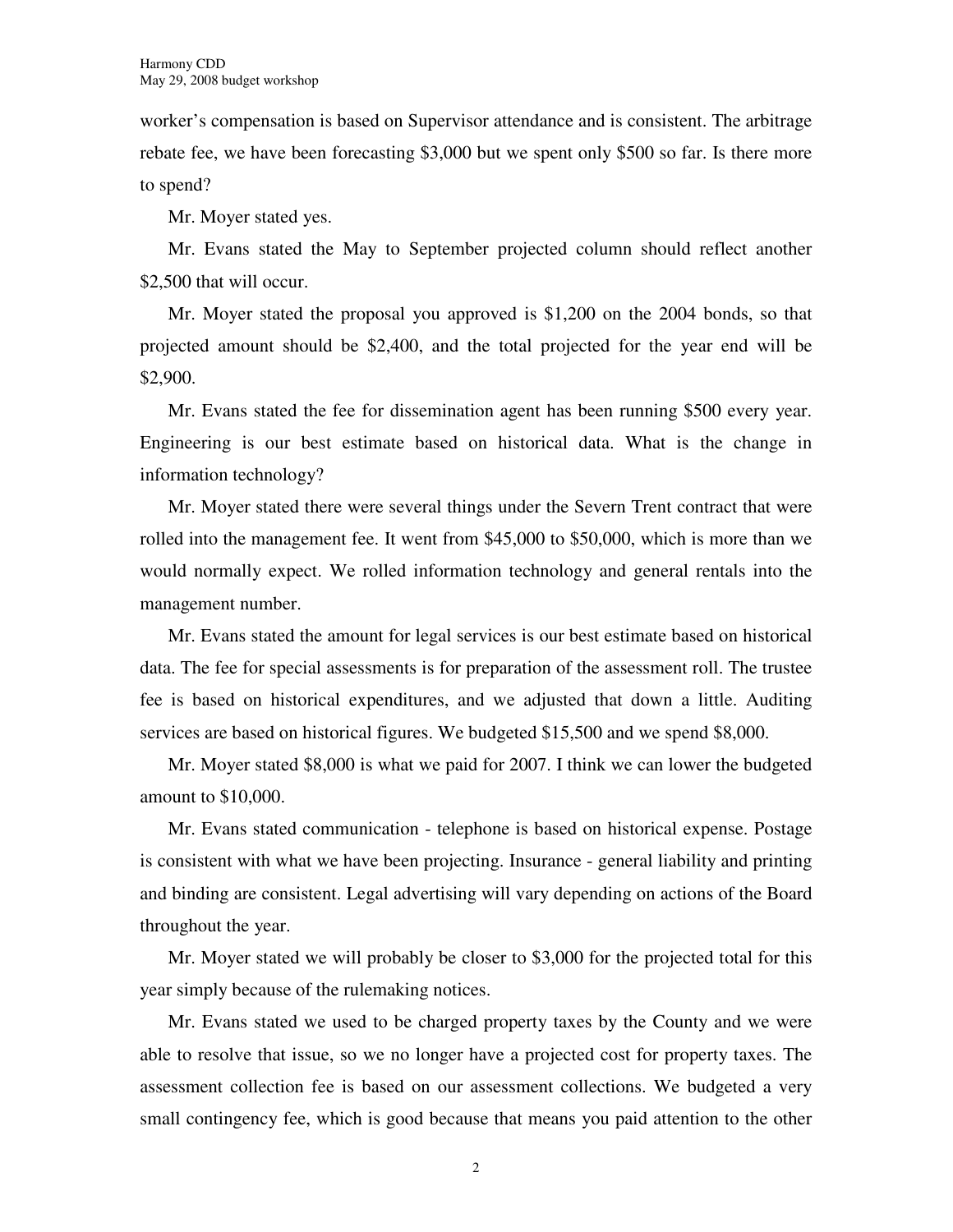line items. Office supplies and the annual filing fee are consistent. Capital outlay is budgeted for \$750 in case there is any other administrative capital expenditures. It is just a budget number, not an expected outlay.

Mr. Moyer stated it is in case we buy a filing cabinet or something like that. Last year for administrative expenses, we budgeted \$211,000 and this year it is \$203,000, which will be reduced further by the discussions we just had so we are bringing down our administrative expenses.

Ms. Snyder stated for communication - telephone, actual to date is \$1,091 and we have \$250 budgeted.

Mr. Evans stated the original budget was a blending of telephone costs and there were some other charges. We have a dockmaster phone and irrigation phones and we broke those down to be more specific.

Mr. Golgowski stated the assessment collection fees are holding pretty constant. We do not expect an unusual surge in these fees?

Mr. Moyer stated these fees are for the property appraiser and tax collector to provide those services. As management, we take this budget and once it is adopted will extend this amount against all the folios on the roll and certify that to the tax collector, and he collects those on the tax bill. These fees are related to that activity.

Mr. Evans stated the tax collector looks to Severn Trent as the manager, to prepare this assessment roll for the parcels and says based on this budget and these charges, this is what we want you to put on the tax roll. That is one of the services the manager provides in certifying the roll. Irrigation should be irrigation repairs, which is our best estimate based on what we have incurred to date and what we are projecting. Phase 1, total projected is \$78,027 and we are budgeting \$80,000. Phase 2 is close to the same as what we are projecting. Phase 3 has decreased a little based on the projected estimate. We looked at the existing contracts and based on what we incurred through April, we projected out the balance and came up with our best estimate for next year. Lakeshore Park is pretty consistent, and Town Square is consistent. The Hwy 192 entrance is consistent. Hwy 192 median also includes the secondary entrance?

Mr. Haskell stated the secondary entrance is considered Phase 2.

Mr. Evans does Hwy 192 median include the median area adjacent to the secondary entrance?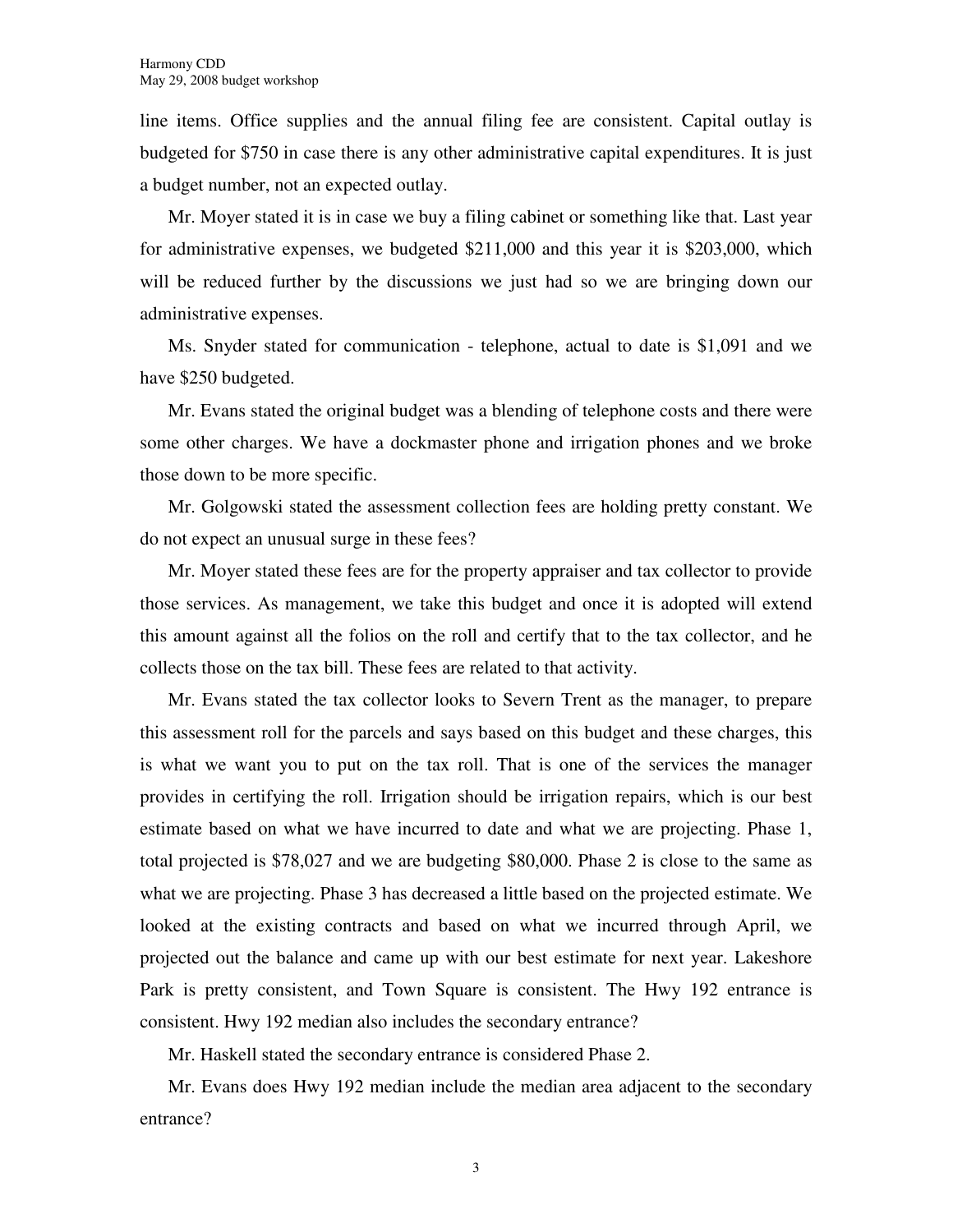Mr. Haskell stated it includes the median area, the tunnel, the landscape and the high school side of the entrance.

Mr. Evans stated we previously had a line item called stormwater system, and that was for the lake treatments. We have a second line item farther down that specifies lakes but we do not have expenditures in that line item, so we will delete that line item and address it under lakes and wetlands and identify it under treatment. Swimming pool is based on the contracts we have in place for the two pools. Landscape for the existing parks is consistent. Parks D2 and E are new. Landscape for the pond areas, we added some substantial lake areas for D2 and E that now have to be addressed, so that is a significant increase. The rest of the parks are consistent. We had two line items in the 2008 budget where we forecasted D2 and E ponds, and you will see zero for those two line items—they were combined and added above. For tree trimming, we have had some recommendations that were made for the mature canopy trees that it would be in our best interests to prune the upper canopy. The existing contracts that we have with REW is to prune the trunk of the trees, which is the base of the canopy to ten feet or thereabouts. We discussed a number of months ago but we did not have money budgeted for this purpose at that time. Since that time we have received some proposals, and I suggest we add that to the budget for 2009. I believe there is an appropriate time of year to do this work.

Mr. Haskell stated typically it is done in the winter.

Mr. Evans stated we have allocated \$15,000 for canopy trimming. Miscellaneous services are for a number of items that have come up. There will be some additional mulch that will be needed for the playground areas and there may be some other maintenance elements for the parks. We have allocated \$10,000 for things we know and some things we anticipate. We will only spend money on things we know we have to do. Based on that, we allocated \$10,000 for some of these miscellaneous landscape areas that we have not already planned for. It could be tree replacement. All the items above are for normal maintenance and do not include tree replacement if something dies.

Mr. Peach asked on the thinning of the trees, does that address the email that was submitted by a resident regarding trees blocking the view?

Mr. Haskell stated it will for a potion of them. With some of the trees, the canopy is actually blocking the view of the stop signs. Pruning from the bottom will not address that and the tree trimming scope of services does not address this.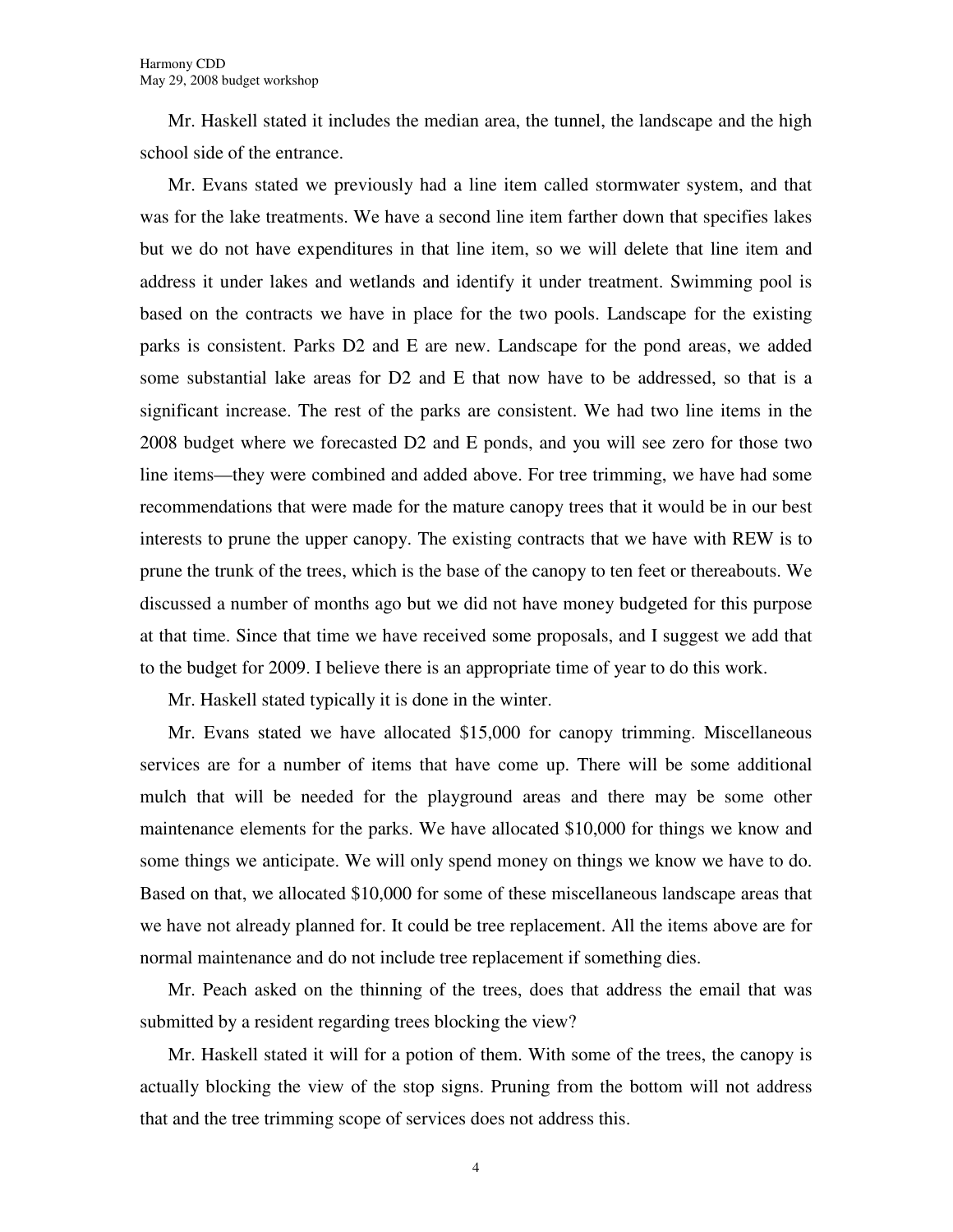Mr. Evans stated the budgeted amount for electricity is pretty close to the projected amount. Street lighting has increased because of the addition of parcels D2 and E. Water and irrigation has also increased due to parcels D2 and E. These amounts are based on current contracts. Where you see irrigation earlier in the budget under landscape is for irrigation system repairs. This item is for the water utility. In 2008, we envisioned that parcels D2 and E would have come online much sooner than they did. Since the lights did not get turned on because of the construction period, that accounts for the difference.

Mr. Golgowski stated we had our irrigation audited last fall and we made some adjustments to the program that saved us some money. Perhaps the same service may be able to help us out on a regular basis to continue to save money on irrigation. That may be something to consider using those services again to keep a check on how we are using our water.

Mr. Haskell stated it might be helpful to look at the actual expenditures for 2007, which was \$143,625, and that is \$20,000 more than what our projected is for next year. Maxicom is a very resourceful use of the water and has helped lower that bill. That is with the addition of the Ashley Park swimming pool and parcels D2 and E. It is definitely keeping use of our resources to a minimum.

Mr. Evans stated under operations, payroll salary and FICA tax are for the dockmaster. When we get to contracts for the lakes and wetlands, there is a spraying that takes place for weed control around the lakes. That is the purpose of the \$40,000 in the budget. I mentioned earlier that there is a similar line item that was referenced stormwater system under landscaping. That line item is being eliminated as a duplicate line item, not due to a duplication of fees or costs. Communication - telephone has increased, almost double because we added a second line. We have a phone for the dockmaster but we also have a telephone line for the irrigation monitoring system. We had a renewal and replacement category that we have not spent anything on. We addressed contingencies with the miscellaneous services. Common areas, we have certain operation and maintenance for common areas. We allocated \$1,000 per month for repairs to common areas.

Mr. Haskell stated what we saw in the actuals were for doggie pots replacements that were done recently. We had a repair to the Ashley Park pool gate included in that line item. That defines typical repairs for the facilities.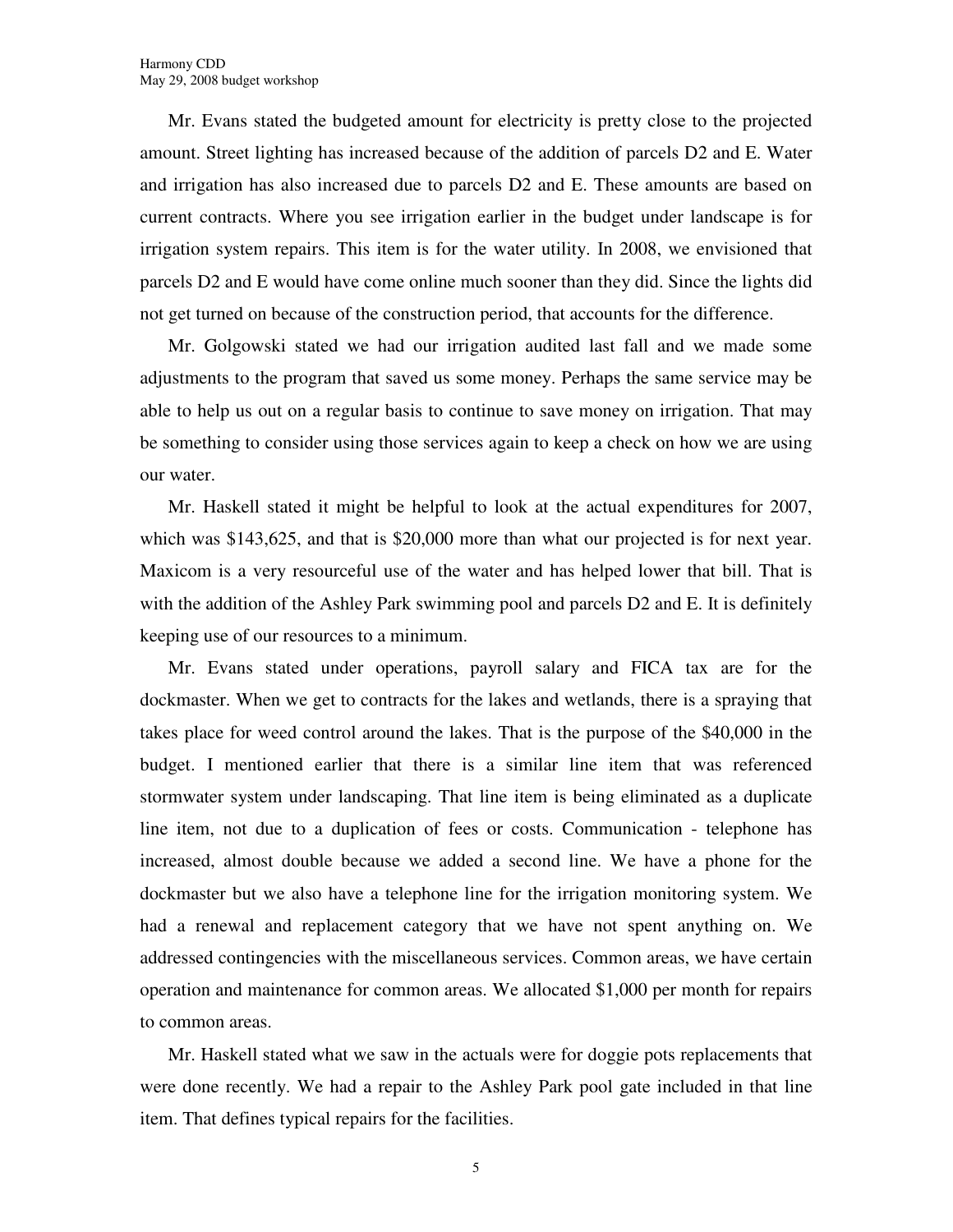Mr. Evans stated you mentioned earlier that there were some dog disposal pots that need to be replaced. That falls under this line item. In equipment, we allocated \$5,000 for any other kind of equipment repair or replacement. Under this category, we anticipated repairs for the boats. There is not a separate line for boat repairs; it all falls under equipment. The number for pools is based on the current contracts.

Mr. Haskell stated that is correct, and it is also for a few repairs to that equipment.

Mr. Evans stated there were some pool equipment repairs that were charged to that line item, when we should have charged it against equipment line item. That is the reason for the reduction from \$29,228 projected for this year to the budgeted amount of \$25,000. It is a higher level of reclassification to the appropriate line items. Lakeshore Park facilities is budgeted at \$4,000 for additional things that may take place at the new facilities at the park. Hardscape cleaning includes hardscape items, such as the monuments, signs, fencing that periodically need maintenance and pressure washing to keep them clean. Pool license and permits are annual requirements. Miscellaneous parks, there are many pocket parks scattered throughout the community that periodically require repairs. We tried to identify funds for those specific applications. Contingencies were reduced slightly; we allocated \$1,000 per month for things we did not foresee or that did not qualify for a specific line item elsewhere. I would rather have expenses taken from the appropriate line item, not from another one that looks close. I prefer to take them out of contingency with a note to define what they are. General operational supplies had no expenses during the year so we did not budget any for 2009. I cannot think of any supplies that we might need that are not already addressed in other line items. Chemicals for the pools and fountain are under another line item.

Mr. Golgowski stated boat supplies are nominal, as well as cleaning products.

Mr. Evans asked under the contract for cleaning the bathrooms, does that include restocking of paper products and other supplies?

Mr. Haskell stated they do restock supplies but I am not sure what line item it comes from. That is not a huge amount of money.

Mr. Evans stated nothing charged to this line item this year and there was \$142 in 2007.

Mr. Haskell stated that was for the smoker pot station at Buck Lake.

6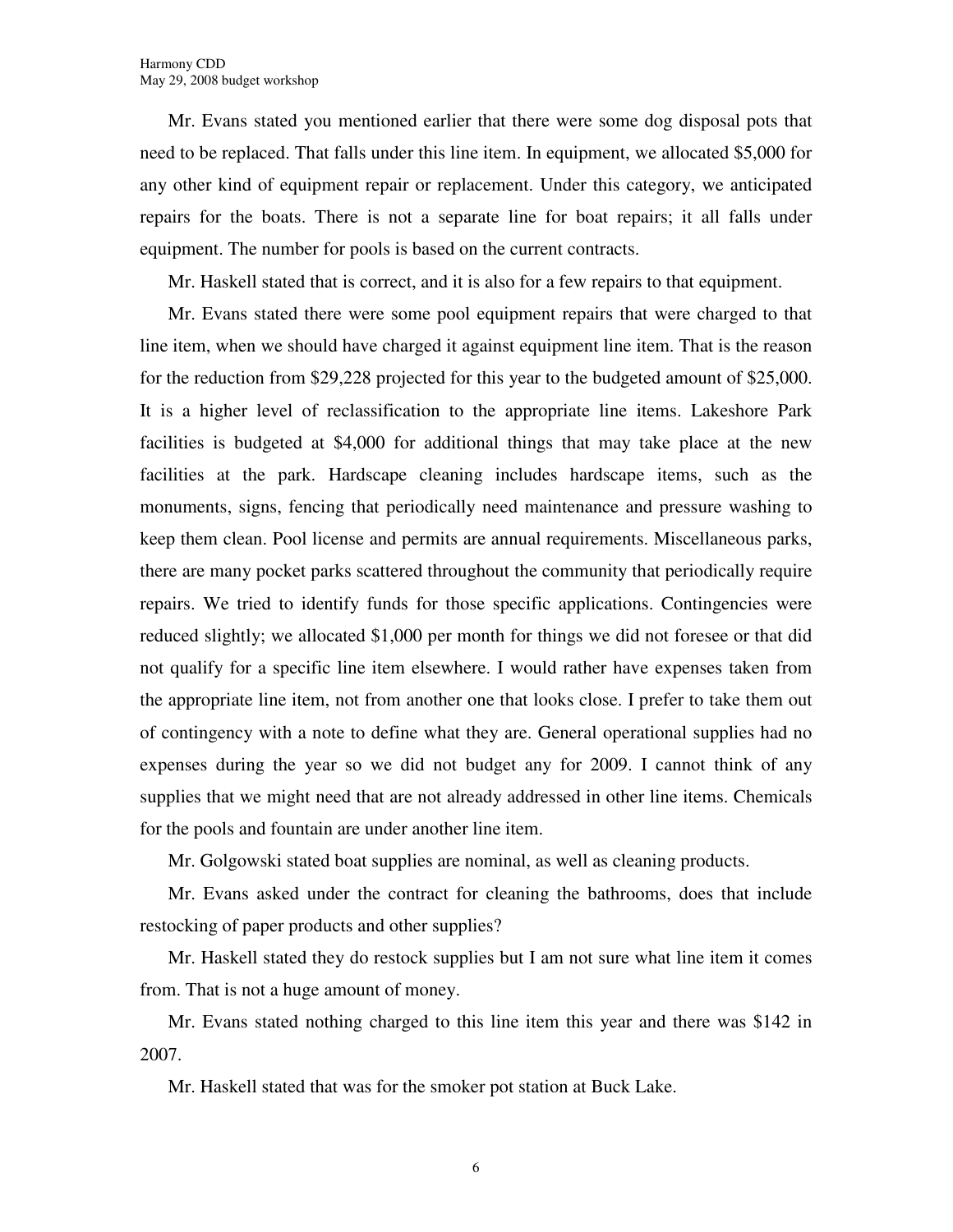Mr. Evans stated I would prefer to have those kinds of supplies include in the pool and fountain item rather than setting up a line item for \$100.

Mr. Evans stated total expenditures are within \$25,000 from last year's budget. Other financing sources, last year we had a carry-forward surplus. That is an accumulation of a number of funding sources that is derived from revenues that are not expended. For example, we forecasted for street lights to come on line at a certain time. We saved that money because the contract did not come into effect until much later. Or we saved money on various line items from what we projected versus what we actually spent. Then we have interest on the construction account, debt service reserve account, and debt service accounts that accrue interest as well as on the O&M account. I think there are a total of five accounts where we are earning interest. When you add all this up, last year we had a little over \$200,000. We had a choice on what to do with those funds. We could apply them to reduce assessments at that time but we decided to put part of that money into self insurance escrow, \$50,000. In case we have some sort of disaster, we have some funds that we can use to make emergency repairs during that timeframe for immediate self-help remedies and to be able to keep our insurance costs down. The balance, which was \$173,000, we allocated and set aside for first quarter operating expenses. The District submits on the tax roll to collect revenue. We start incurring expenses on October 1 but we do not receive money to pay those bills just yet. The tax collector has to collect them, bring them in and distribute them. There is two months of delay time when we do not have any money. If we run out of money, we have to borrow it to pay our expenses. To avoid that, we set the balance aside as first quarter operating expenses that is replenished every year. Going forward next year for this budget, we can only estimate what our carryforward surplus may be. It is our objective to take the carry-forward surplus to apply to the assessments for next year. Even though our costs may go up some, we have those funds that will be applied to the future costs. The District has \$50,000 in an emergency fund that is available for a catastrophic event. We are also in extremely good financial shape to address any shortfalls or anything that may happen from an operational standpoint. Many Districts I have worked on are not in this situation and do not have this benefit, and it causes issues later on. Fund balance as of October 1 is for what fund?

Mr. Moyer stated it is the operating account, the general fund; \$221,582 is actually what we had on October 1, 2007.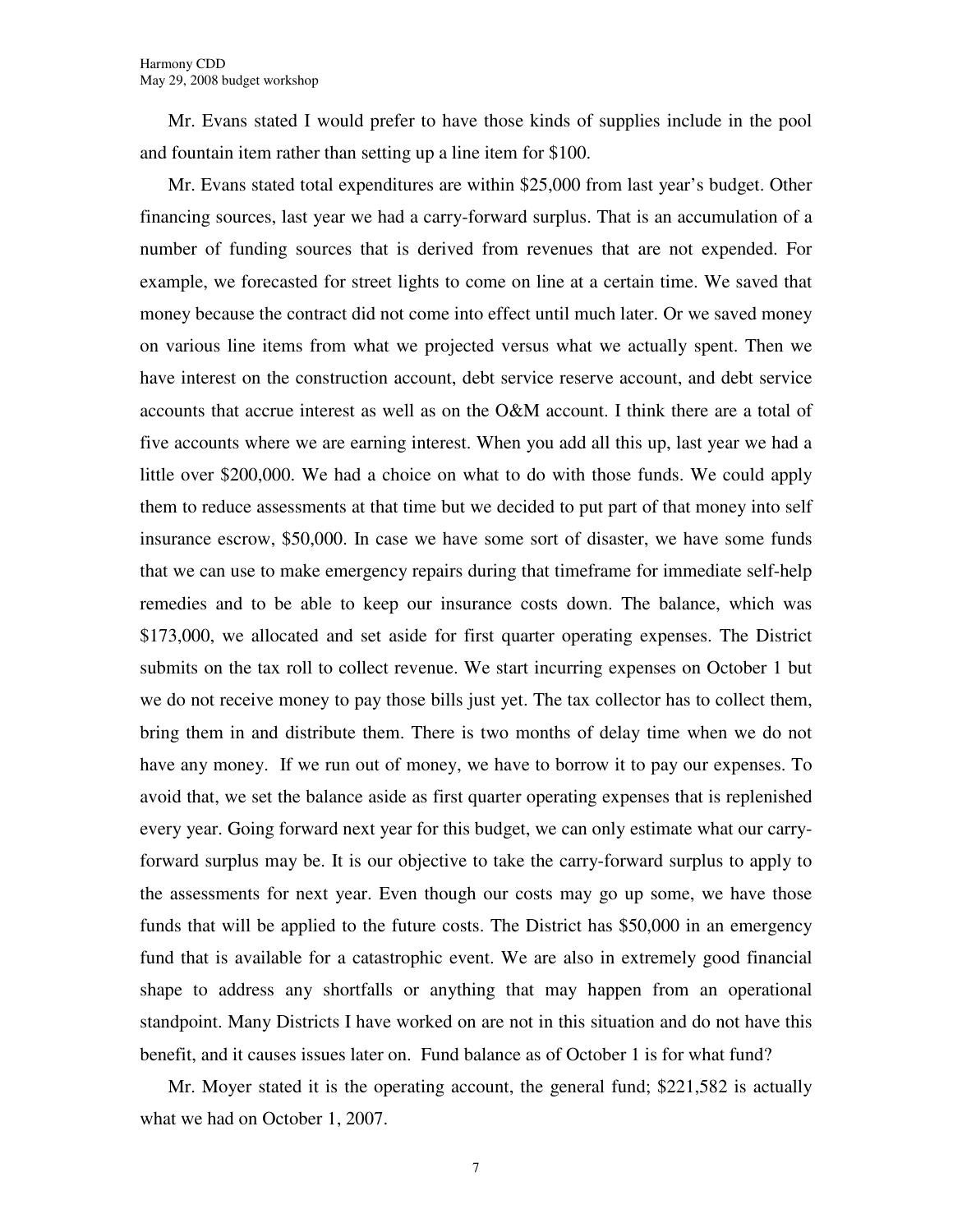Mr. Evans asked is that carry-forward surplus?

Mr. Moyer stated yes and it tells you how good a job the Board did in budgeting last year since you expected to have \$223,924 that you allocated for self insurance and first quarter operating expenses.

Mr. Evans stated fund balance ending is \$180,976. That takes into consideration that we have carry-forward surplus to apply going forward to reduce our revenue requirements and reduce assessments but we will have \$223,924 set aside for operating reserves and self insurance.

Mr. Moyer stated next year you will be in a position where you can use \$180,000 as an assessment equalizer if the Board wants to apply that money to the fiscal year 2010 budget in some fashion. If that is not necessary, then the Board can look at putting that into a reserve account. In addition to insurance, you can have a reserve fund to take care of unforeseen catastrophes and future maintenance items. Sidewalks come to mind and you might want to have a renewal and replacement fund for sidewalks.

Mr. Evans stated we cannot assume what the carry-forward surplus amount will be in budgetary practices. We have to do the budget on the assumption that it does not exist. We have to project our expenditures are going to be and then project what revenue requirements are, which are the assessments, to satisfy the expenditures. When the savings actually occurs is when you can apply it the following year.

Ms. Snyder asked when we put in the trails, will we have more expenses going into the budget?

Mr. Evans stated we are accumulating some excess funds from the carry-forward surplus. The first thing we said was to apply them to establishing the reserve account and insurance. We can take that carry-forward surplus and set it aside for improvements. Under the existing economic times now, everyone is concerned about their assessments going up, and I think we need to demonstrate financial prudence. We could keep that reserve saying that we will build more things later. But right now, we want to keep our assessments at or as close to our current assessment levels. That is the recommendation we are considering. When times are better economically and we generate surplus, we may earmark a certain percentage of it for projects as we go forward. Carry-forward surplus over the years will slowly decrease.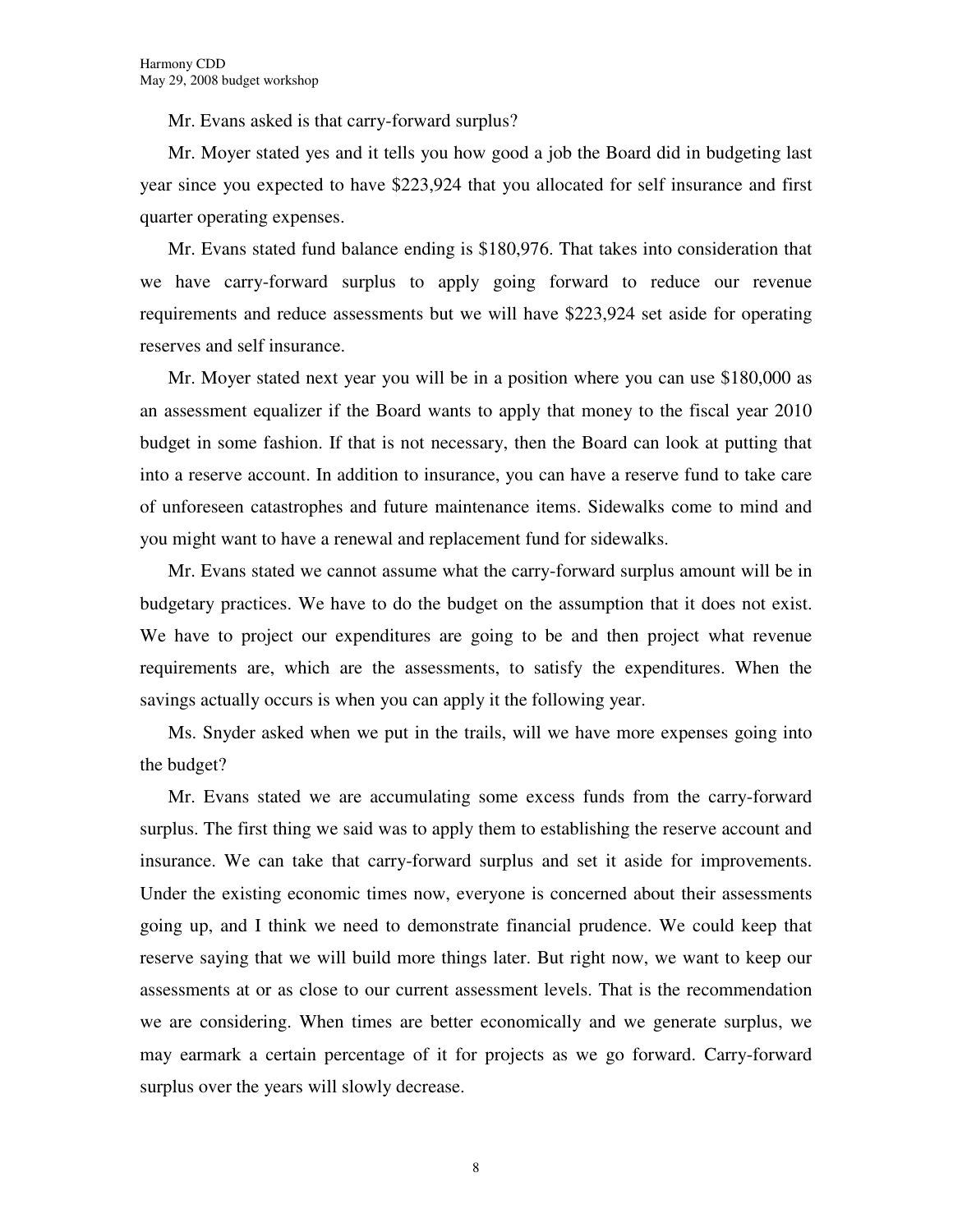Mr. Moyer stated if you hold the assessments constant, you have inflation effect on the expense side so you would expect the surplus to decrease.

Mr. Evans stated in today's economy, we want to take every possible step we can to maintain the lowest assessments that we can. In reality costs are going up but we are using the projected carry-forward surplus to keep our assessments at a lower level. The debt service amount is fixed. We work on expenses for operation and maintenance, and that helps determine total assessments.

Mr. Moyer stated the Board does not have any discretion on the debt service budgets.

Mr. Evans stated the amortization schedules are also included. We have two series of bonds, 2001 and 2004, and they are noted at the top. One thing I noted was they blocked out three payments but it includes November 2009 payment.

Mr. Moyer stated when you look at the detail, we fund the November payment and always have. We are only getting charged for two installments for May and November, but the November 2009 payment falls in the 2010 fiscal year. We need to have that money available so that is why it is levied in 2009. It is historical and we are always six months ahead on that levy to have the funds in the bank to make the November payment.

Mr. Evans stated on the debt service, we have already collected this November payment.

Mr. Moyer stated that is correct.

Mr. Evans stated it is that collection that is accruing interest that goes into the carryforward surplus account. To avoid any confusion, the debt service assessment being calculated in this analysis is for May 2009 and November 2009. The November 2008 interest payment has already been collected but it is payable during this fiscal year.

Ms. Snyder stated the numbers did not change.

Mr. Evans stated it is a straight-line amortization and it will not change. Interest will change because we are paying off principal. In May, we pay principal and interest and November is just an interest payment. The interest payments will gradually start to decrease, just like your mortgage payments. The payments are relatively constant but as time goes on, a larger portion is applied to principal as opposed to interest. When you factor in debt service and O&M based on all the assessed properties, it is broken down on the last sheet in the budget packet. There will still be some minor tweaking based on the comments we have made to some of the line items. They also included a narrative with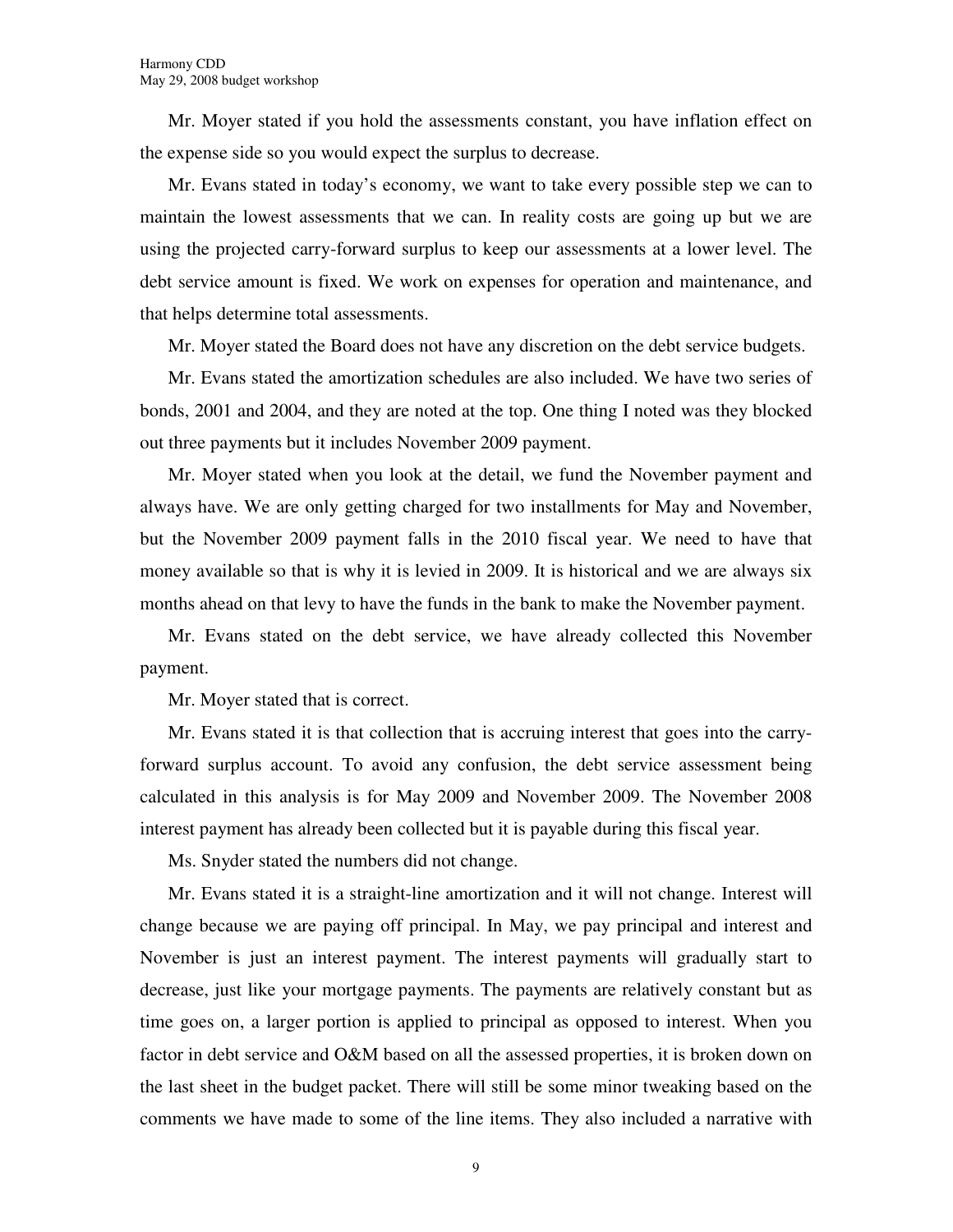the budget to give you a snap shot of the definition of various line items, which is very helpful.

Ms. Wright stated we listed the items in the narrative in the same order that they appear on the budget and we are still working on the field narratives.

Mr. Evans stated as I noticed with the improvements at Lakeshore Park, we are developing a parking issue with people parking on the bike path instead of the street. Do we need No Parking signs on that side of the street where they are blocking the bike path in that area? It will only get worse.

Mr. Haskell stated yes.

Mr. Golgowski asked can we ticket them?

Mr. Evans stated I would like to do something more as a friendly reminder. There is parking right across the street and plenty of parallel parking there and by the school.

Mr. Haskell asked is that a responsibility of the CDD or the County?

Mr. Evans stated it is a County issue. How do we address it in a friendly manner rather than having the County ticket people?

Ms. Snyder asked do you know what will be left there after the portables are taken down?

Mr. Evans stated it will be vacant.

Ms. Snyder stated there is a paved part there now where teachers park.

Mr. Tome stated that is private land.

Ms. Snyder stated I think signs will help.

Mr. Evans stated it was just a thought. Procedurally, do we open this meeting for public comment?

Mr. Moyer stated that is at the discretion of the Board. Workshops are traditionally meant to give the Board the opportunity to discuss this, and the public may or may not be included. You have always run a very open meeting in terms of public comment. If you want to hear what they have to say, that is appropriate.

Mr. Evans stated since they came to the meeting, I am very interested in their comments.

Mr. Peach stated we had some questions arise on staffing and other things, so it will be good to get feedback now as we consider the budget.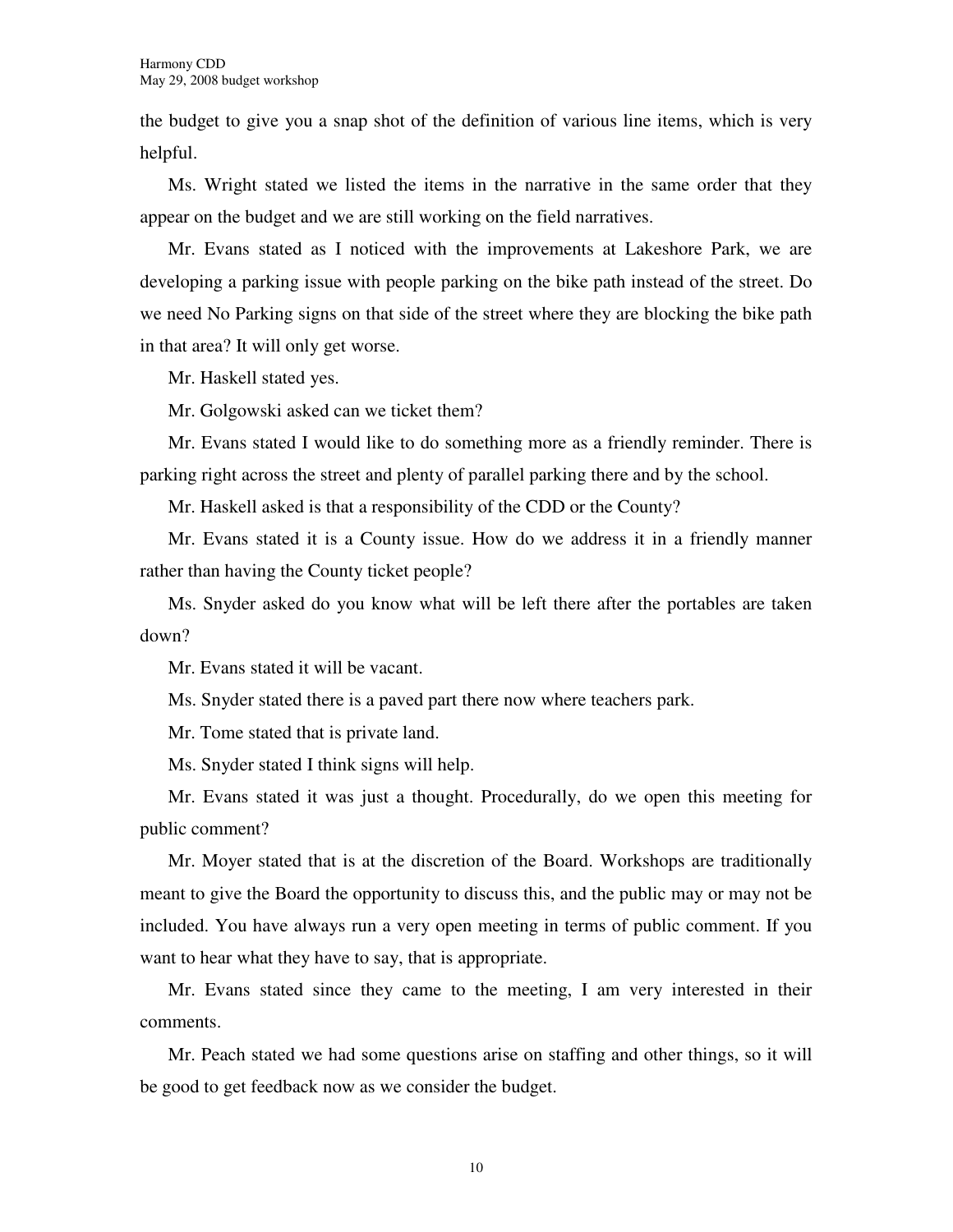Ms. Kassel stated on page 3 under landscape, you included D2 and E areas under landscape and pond areas. Previously you had put them under landscape. That was a projection of \$20,000 for those two items but when we put it into the line item above, for landscape pond areas, that is \$32,000.

Mr. Evans stated when we did the budget and forecasted for parcels D2 and E, it was under construction. We forecast when we thought that community would be completed and it would not be for a full year. We estimated it would be less than a year and I think we used eight months that we would incur maintenance on those ponds when it fact it was not that long. They are now fully there so we have to look at the full annual obligation. The same thing relates to street lights. We budgeted \$333,000 for street lights but we will incur only \$305,000 because we estimated they would be on earlier in the year when, in fact, it was much later. Now that they are all on, we have to look at a full year's expenses.

Ms. Kassel stated thank you for bringing street lights on. What is the arrangement for street lights? Is there a contract that requires that we use them and we pay on a monthly basis? Or is it strictly a utility usage fee that we are paying?

Mr. Evans stated the District leases the lights. We entered into a long-term contract with OUC to supply lights with power to them. It is a blended contract that includes installation, the lights and usage.

Ms. Kassel asked is possible for us to ask OUC to turn out the lights in areas that are not being utilized?

Mr. Evans stated I do not think that would be prudent nor would the County allow us to. We are required to provide street lights. Those lots are all platted. The owners of those lots are paying the same rate per lot that everyone else is, since all lots have been platted. I do not think it would be prudent to turn those lights off and create a vandalism environment. That is one of my concerns.

Ms. McGinnis stated they can still access the areas.

Ms. Kassel stated you can turn off every other light since it is an isolated area and it would save both money and energy.

Mr. Evans stated I have never turned off lights. They are required as part of the platting process.

11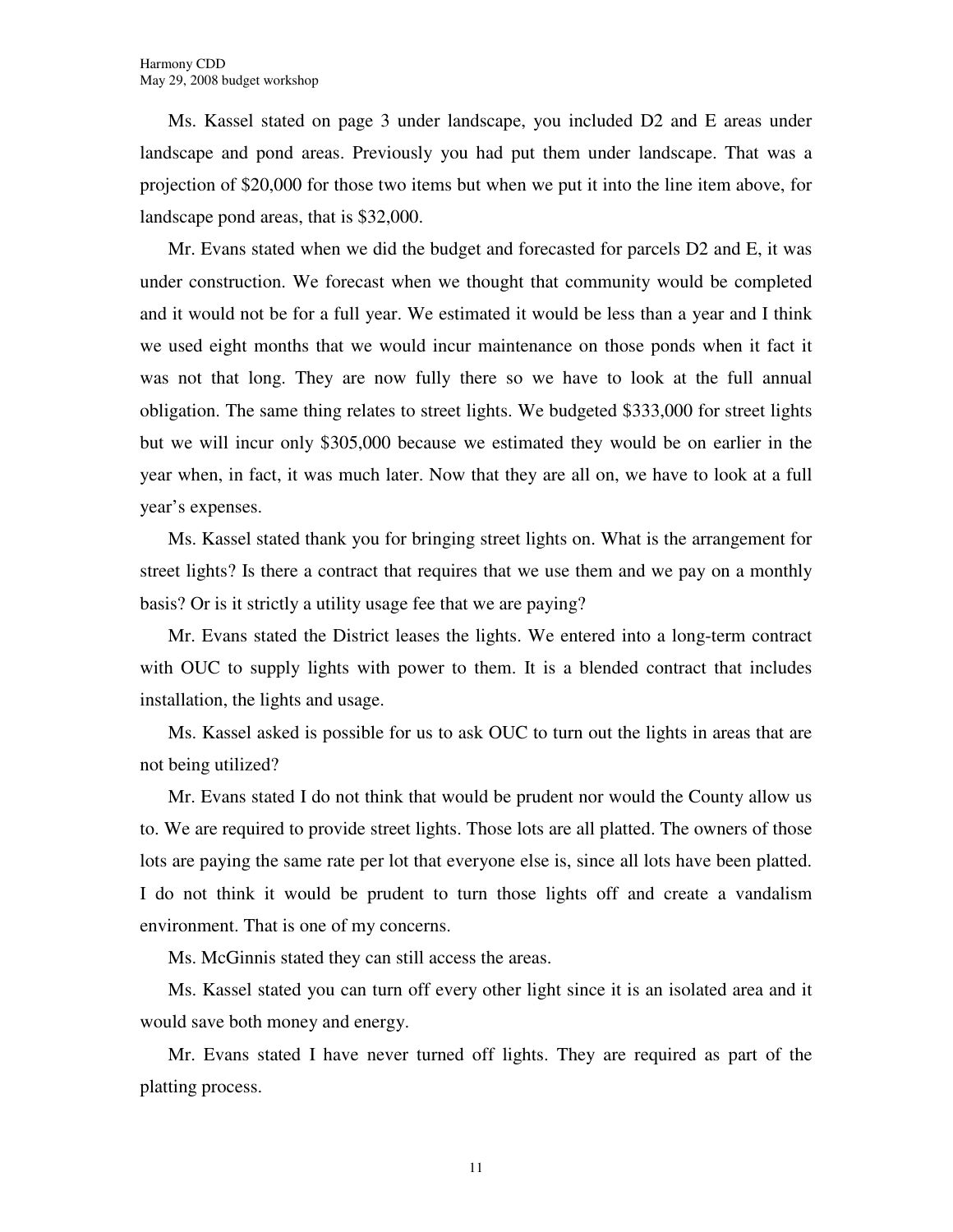Mr. Moyer stated Mr. Smith works with me in Celebration and runs 4,000 street lights. They are on a string that goes to a transformer and I do not think you can turn every other light off.

Ms. Kassel stated you can remove the bulb. You do not have to address it now but I am simply bringing it up. We are the environmentally intelligent community. Energy savings in whatever way, especially as it translates into cost savings, where it might not impede our safety issues, it ought to be considered.

Mr. Evans stated the contract is not just for power. It is to recapture the cost. It is like an amortization schedule. They are under contract and before they install the lights, they want to know how they are going to be paid. That is how the monthly payment is scheduled. It is a good suggestion but I do not think it is possible to modify or change the agreement based on the structure of the agreements.

Ms. Kassel stated it may not be possible to reduce our usage. You said we own the street lights and then you said we also have a lease agreement.

Mr. Evans stated the utility company owns the lights and we lease them. We did not purchase them; it is a lease agreement. They have several styles of lights that you pick from. You can buy your own lights if there is a certain ornamentation that you prefer, but we lease those.

Ms. Kassel stated it might be something to look at in the future to see what our obligation is. Communication - telephone under operation and maintenance, you said this is a line for the irrigation system.

Mr. Evans stated that is correct.

Ms. Kassel asked we are paying over \$250 a month?

Mr. Evans stated we have two lines; one is for the irrigation and one is for the dockmaster.

Mr. Golgowski stated there are actually two irrigation lines altogether, so there are four lines including the dockmaster's phone.

Ms. Kassel stated there are a number of places where different line items are confusing, like parks and equipment and contingency. Is there a good way of making sense out of which items go to what line item? I want to clarify that the actual column through April is not from January but from October 1.

Mr. Moyer stated that is correct.